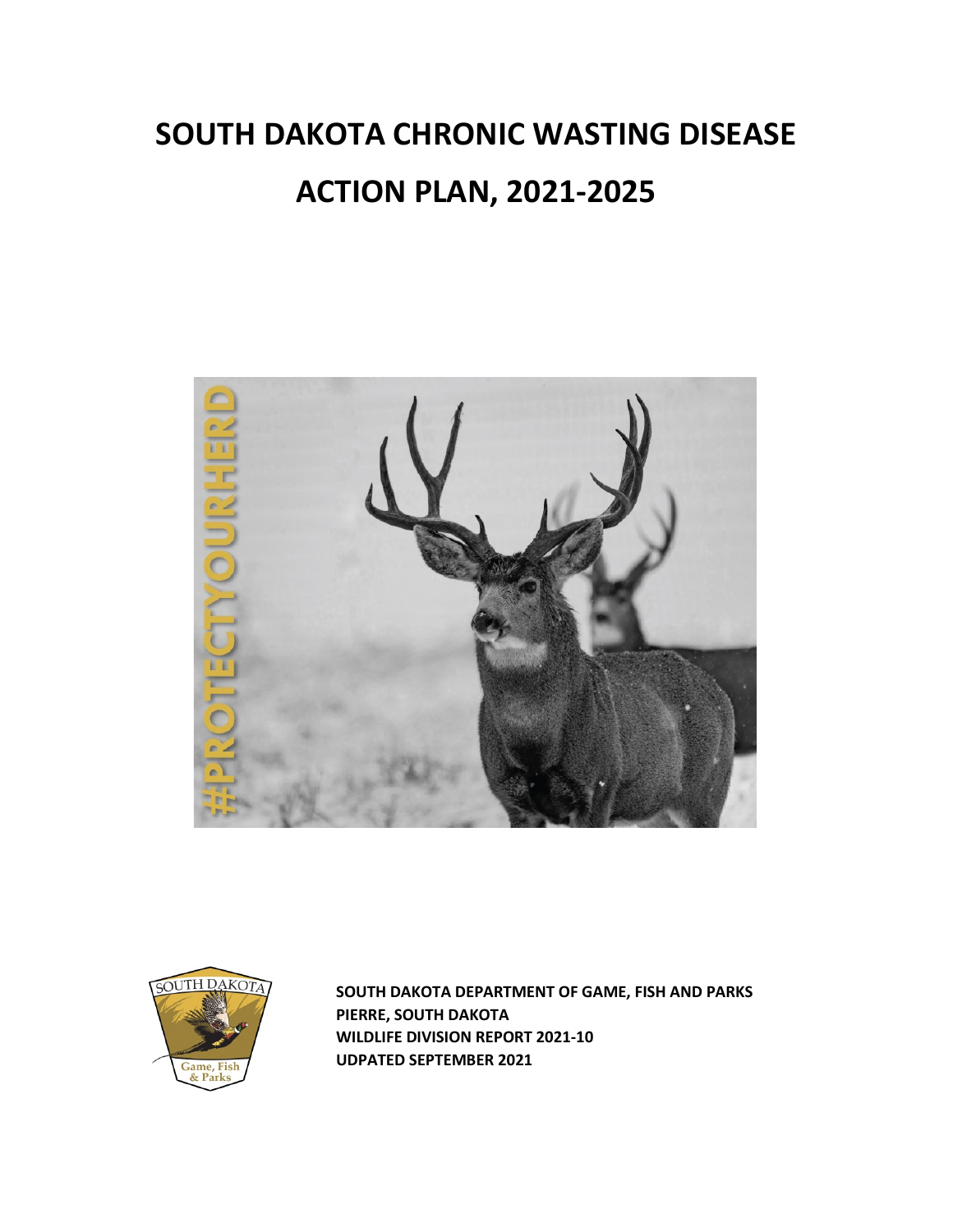This action plan will be used by SDGFP staff on an annual basis and will be formally evaluated at least every five years. Plan updates and changes, however, may occur more frequently as needed.

A supportive document to this action plan, the "Management of Chronic Wasting Disease in South Dakota", provides a historical background, known distribution, surveillance, public outreach, challenges and opportunities, and citizen involvement related to chronic wasting disease and can be found at [https://gfp.sd.gov/management-plans/.](https://gfp.sd.gov/management-plans/)

## **ACKNOWLEDGEMENTS**

This plan is a product of substantial discussion and input from many wildlife professionals. In addition, comments and suggestions received from landowners, hunters and other stakeholders were considered and incorporated where appropriate.

Action Plan Coordinator – Chad Switzer, Wildlife Program Administrator, South Dakota Department of Game, Fish and Parks (GFP).

The GFP Chronic Wasting Disease Internal Workgroup and other staff that assisted with plan writing, developing maps, data review and analyses, critical reviews and/or edits to the South Dakota Chronic Wasting Disease Action Plan included: Andy Alban, Nathan Baker, Josh Delger, Jacquie Ermer, Steve Griffin, Trenton Haffley, Mark Hendrix, John Kanta, Joe Keeton, Emily Kiel, Tom Kirschenmann, Chad Lehman, Andy Lindbloom, GFP Commissioner Jon Locken, Cindy Longmire, Jim McCormick, Samantha Nichols, Andrew Norton, Mark Peterson, Kevin Robling, Rachel Switzer and Lauren Wiechmann. In addition, review and suggested edits were provided by Dustin Oedekoven, DVM, and Mendel Miller, DVM, of the South Dakota Animal Industry Board.

Those who served on the South Dakota Chronic Wasting Disease Stakeholder Group during this planning process included: Kerry Burns (United States Forest Service); Bob Bucholz (Brown County Sportsmen Club); Lane Cammack (Captive Cervid Operator); Josh Clayton (South Dakota Public Health); Mason Cooper (Rocky Mountain Elk Foundation); Russ Daly (South Dakota State University-Diagnostic Laboratory); Dave Eichstad (Beadle County Sportsmen's Club); Melissa Fahy (South Dakota Solid Waste Management Association); Stephanie Frohling (Dakota Association of Meat Processors); Ron Fowler (South Dakota Sportsmen Against Hunter); Rob Goodman (Oglala Sioux Parks & Recreation); Brad Hand (Landowner); Chris Hesla (South Dakota Wildlife Federation); Jason Humphrey (South Dakota Department of Transportation); Mike Jarding (South Dakota Big Game Coalition); Marshall Johnson (Mule Deer Foundation); Tom Krafka (Black Hills Sportsmen Club and South Dakota Sportsmen Against Hunger); Mendel Miller (South Dakota Animal Industry Board); Sean Newberg (Quality Deer Management Association); Dan O'Brian (Game Processor); Dustin Oedekoven (South Dakota Animal Industry Board); Charles Rokusek (I29/90 Sportsmen Club); Gary Romey (Landowner); Greg Schroeder (Wind Cave National Park); Jim Twamley (South Dakota Bowhunter's, Inc.); Andy Vandel (High Plains Wildlife); Derick Wenck (South Dakota Taxidermy Association); Cody Warne (Captive Cervid Operator); and Jim Wendte (South Dakota Department of Environment and Natural Resources).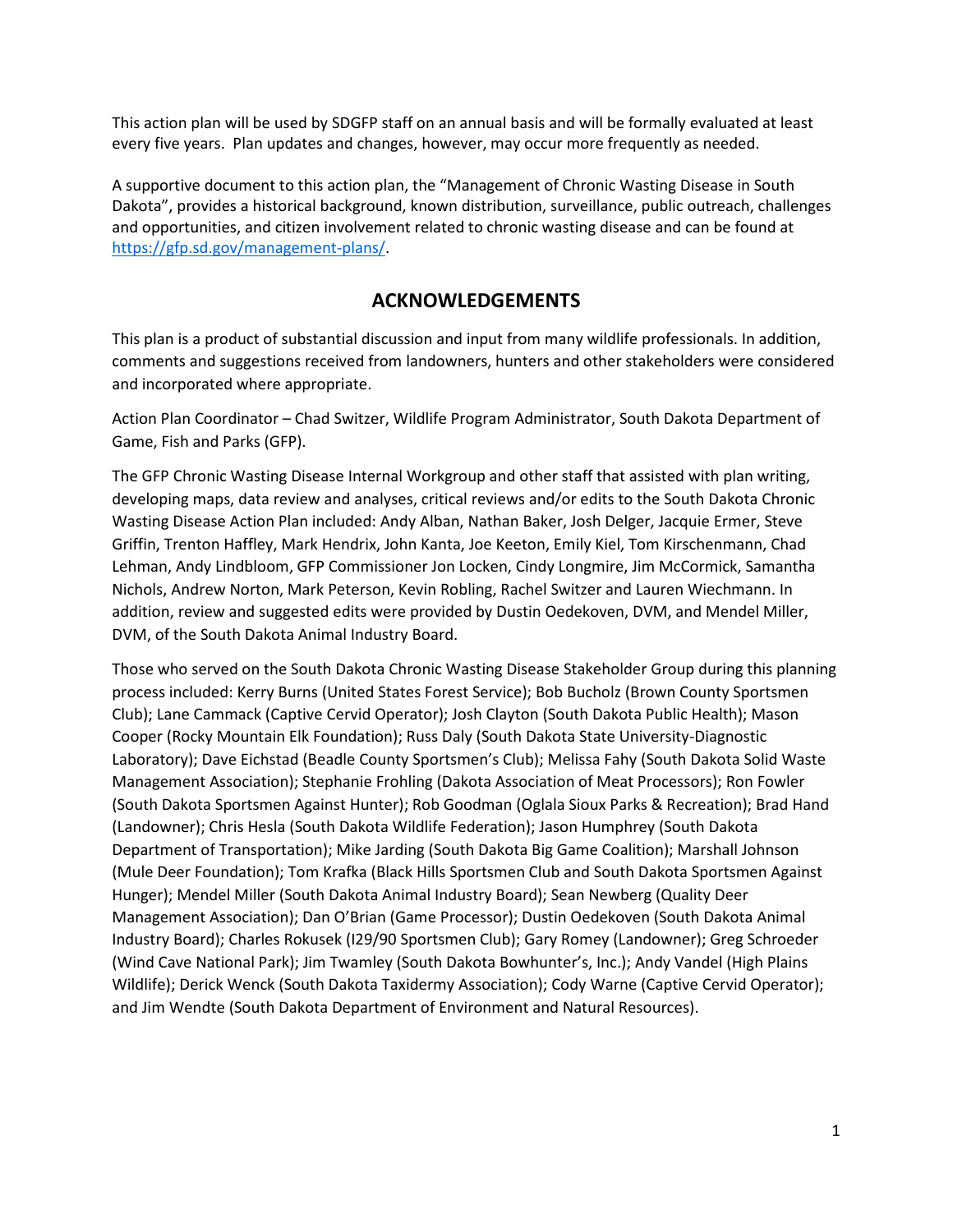All text and data contained within this document are subject to revision for corrections, updates, and data analyses.

Recommended Citation:

South Dakota Department of Game, Fish and Parks. 2021. South Dakota Chronic Wasting Disease Action Plan. Completion Report 2021-10. South Dakota Department of Game, Fish and Parks, Pierre, South Dakota, USA.

# **Department Mission**

We serve and connect people and families to the outdoors through effective management of our state's parks, fisheries and wildlife resources.

## **Department Vision**

We will conserve our state's outdoor heritage to enhance the quality of life for current and future generations.

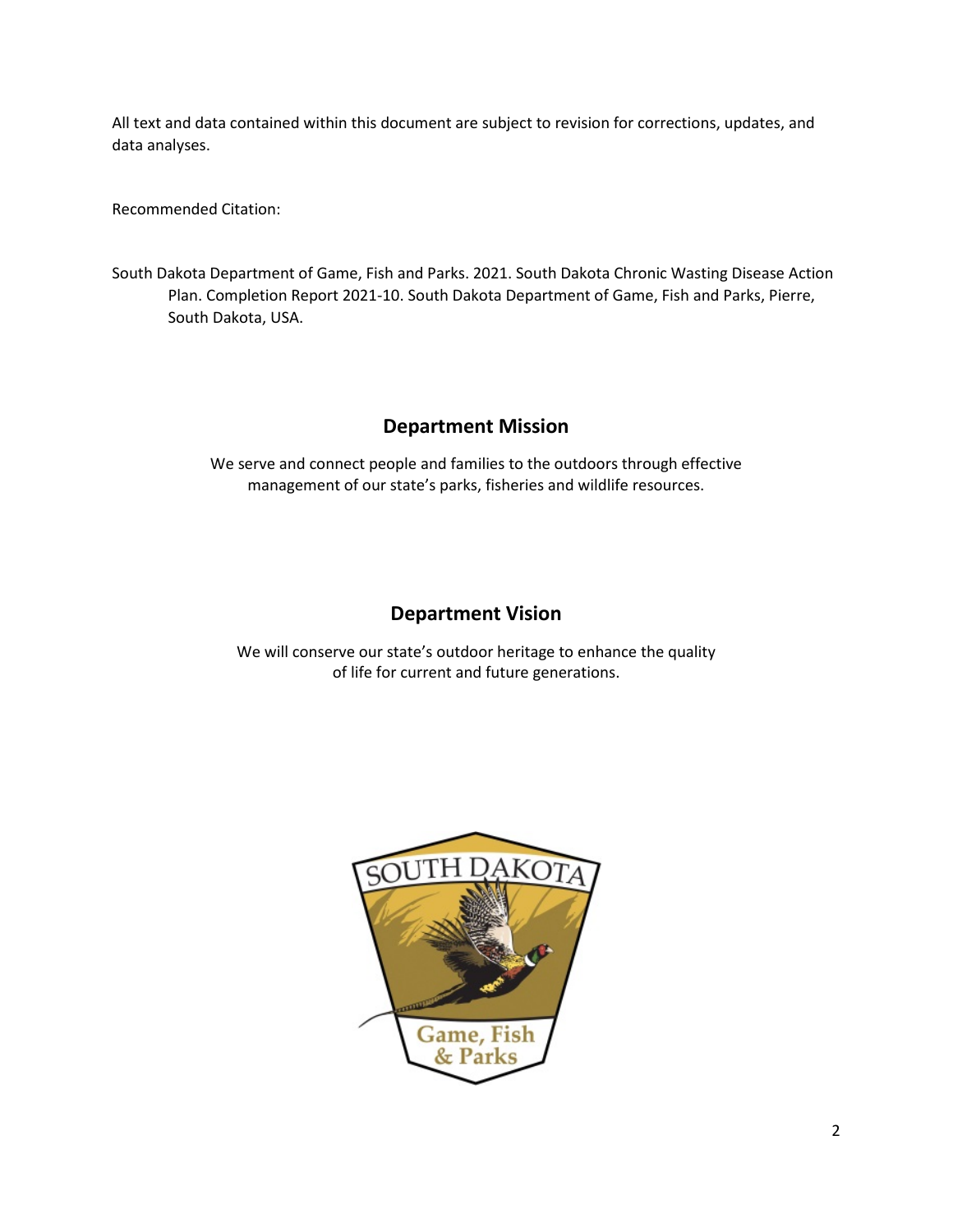## **INTRODUCTION**

Thousands of South Dakota residents and visitors enjoy the opportunity to view, photograph, or hunt deer and elk across South Dakota's diverse landscape. In many areas of South Dakota, however, some deer and elk are dying from an illness known as chronic wasting disease (CWD). Unlike a virus or bacteria that can kill numerous individuals in a short time period, animals afflicted with CWD can appear healthy for months, though all will eventually succumb to this fatal disease.

CWD is a fatal brain disease of cervids (deer, elk, and moose) that is caused by an abnormal prion protein. Animals infected with CWD may show progressive loss of weight and body condition, behavioral changes, excessive salivation, increased drinking and urination, appear lethargic, loss of muscle control and eventual death. CWD is always fatal for the afflicted animal. The disease cannot be diagnosed by observation of physical symptoms because many cervid diseases affect animals in similar ways.

The first detection of CWD in wild, free-ranging deer in South Dakota occurred in Fall River County during the 2001 hunting season. Since then, CWD has continued to be detected and is known to exist in free-ranging deer or elk in Bennett, Butte, Corson, Custer, Fall River, Jackson, Haakon, Harding, Meade, Mellette, Lawrence, Lyman, Pennington, Perkins, Sully, Tripp, and Ziebach counties (Figure 1), including Custer State Park and Wind Cave National Park (WICA). Surveillance efforts have not detected CWD in free-ranging cervids in other areas of South Dakota, although testing has not occurred or is limited in many areas of the state. CWD has also been detected in neighboring states and across the nation. CWD poses serious problems for wildlife managers, and the implications of long-term management for freeranging deer and elk could be significant.

The objective of the "South Dakota Chronic Wasting Disease Action Plan" is to provide guidance and transparency regarding CWD management to wildlife managers and the public. New and revised regulations regarding the transportation and disposal of carcasses have been implemented. When developing this action plan, South Dakota Department of Game, Fish and Parks (GFP) and members of the CWD Stakeholder Group were challenged to think long-term to reduce the spread of CWD and ensure that thriving deer and elk populations are here 50-100 years from now. It will take support and engagement of many stakeholders for this action plan to be successful.

When discussing and considering CWD management for both wild and captive cervids, numerous items come into consideration and it becomes quite clear that substantial complexity surrounds the management of this disease. For many, changes to normal operating procedures will likely be needed to reduce the natural and anthropogenic spread of CWD prions. As a result, communication and outreach will serve as the foundation to GFP's management response and it will be critical to have an informed public and one that understands such management actions and their expected benefits.

The GFP manages wildlife and associated habitats for their sustained and equitable use, and the benefit, welfare, and enjoyment of the citizens of this state and its visitors. South Dakota's deer and elk resources demand prudent and increasingly intensive management to accommodate numerous and varied public demands and growing impacts from people. This action plan is intended to guide the decision-making process for the Department and the GFP Commission over the next ten years but should be considered a working document that will be amended as new biological and/or social data provide opportunities to improve the management of CWD in South Dakota. Furthermore, this plan will serve as the foundation to inform and educate the sportsmen and women, landowners, and other publics of South Dakota.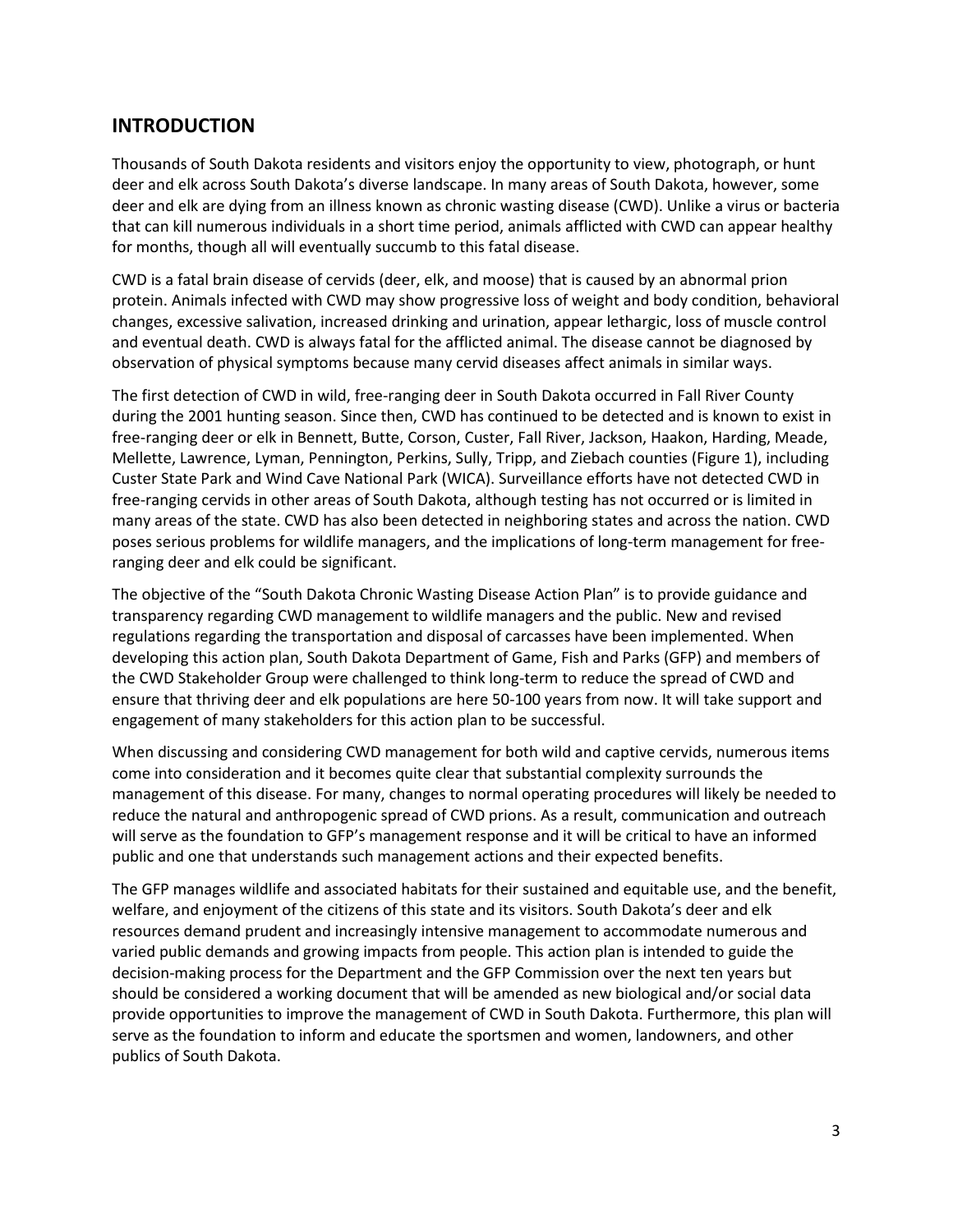

Chronic Wasting Disease Positives in South Dakota

2001 - September 13, 2021

Figure 1. Locations of chronic wasting disease infected free-ranging cervids in South Dakota, 2001-2021.

# **GUIDING PRINCIPLES**

The following statements have guided the development of the CWD management goal, objectives and management strategies and reflect the collective values of GFP in relation to the management of CWD in South Dakota:

- that CWD is an infectious disease that is transmitted between cervids by direct contact with infectious saliva, urine and feces.
- that CWD can also be transmitted through environmental contamination, and once established in an area may never be eradicated.
- that there is no current evidence that CWD can infect humans.
- that wildlife, including white-tailed deer, mule deer and elk, contribute significantly to the quality of life in South Dakota and therefore must be sustained for future generations.
- that healthy cervids play an important role in the rangeland and forest ecosystems.
- in management of healthy cervids in accordance with biologically sound principles, while considering social tolerances.
- in providing accurate and timely information to the public concerning CWD issues and how CWD could impact future recreational opportunities in South Dakota.
- that the future of healthy cervid populations in South Dakota depends on a public that appreciates, understands and supports CWD management.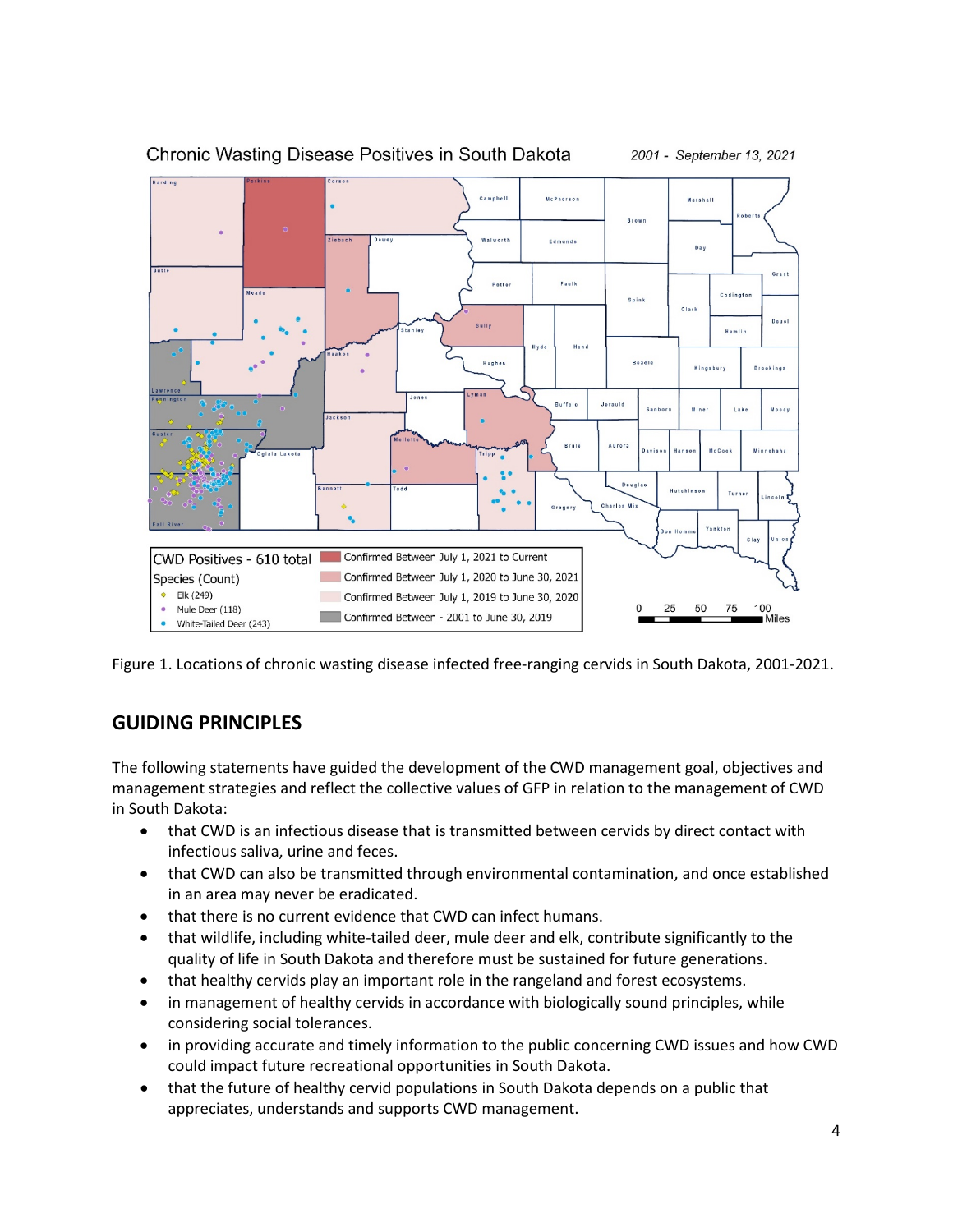# **GOAL STATEMENT**

To determine presence/absence of CWD, reduce the spread of CWD, and have an informed public that understand, support, and participate with CWD management practices to ensure viable deer and elk populations for future generations.

## **OBJECTIVES**

The following objectives have been identified to achieve the goal statement listed above:

Short-term (<15 years)

- To provide accurate, timely and targeted information through GFP communication platforms to all publics, agency partners and GFP staff and incorporate public involvement as necessary regarding CWD in South Dakota.
- Develop stakeholder support for CWD management strategies and objectives.
- Monitor and evaluate the risk and impact of CWD in wild, free-ranging white-tailed deer, mule deer and elk herds in South Dakota.
- Promote best management practices (BMPs) and, where deemed necessary, implement regulations to reduce the spread of CWD in free-ranging and captive cervids in South Dakota.
- Work with local, state, tribal and federal government agencies to monitor and manage CWD within South Dakota.

Long-term (>15 years)

- Maintain stakeholder support and transparently communicate management strategies and objectives used to mitigate spread and risks associated with CWD.
- Evaluate how recreational opportunity is affected by CWD limiting population growth and agestructure of cervids in endemic areas.
- Maintain intrinsic value, including recreational opportunities and hunting heritage associated with wild cervids, despite increasing numbers of sick animals and the potential for reduced recreational opportunities.

## **PREVENTIVE MEASURES**

Since there is currently no known cure for CWD, proactive actions that include preventive measures to reduce the spread of CWD are a high priority. Having an informed public on the issues and concerns of CWD and its unknown long-term influence on deer and elk populations in South Dakota is the foundation of this action plan. This action plan, including BMPs and new regulations, will need to be shared using a variety of methods to our public and both resident and nonresident hunters.

## **Summary of Regulations**

Below is a summary of regulations finalized by the GFP Commission at their May 2021 meeting to help reduce the spread of CWD via carcass transportation and disposal. The following regulations are effective beginning with the 2021 deer and elk hunting seasons: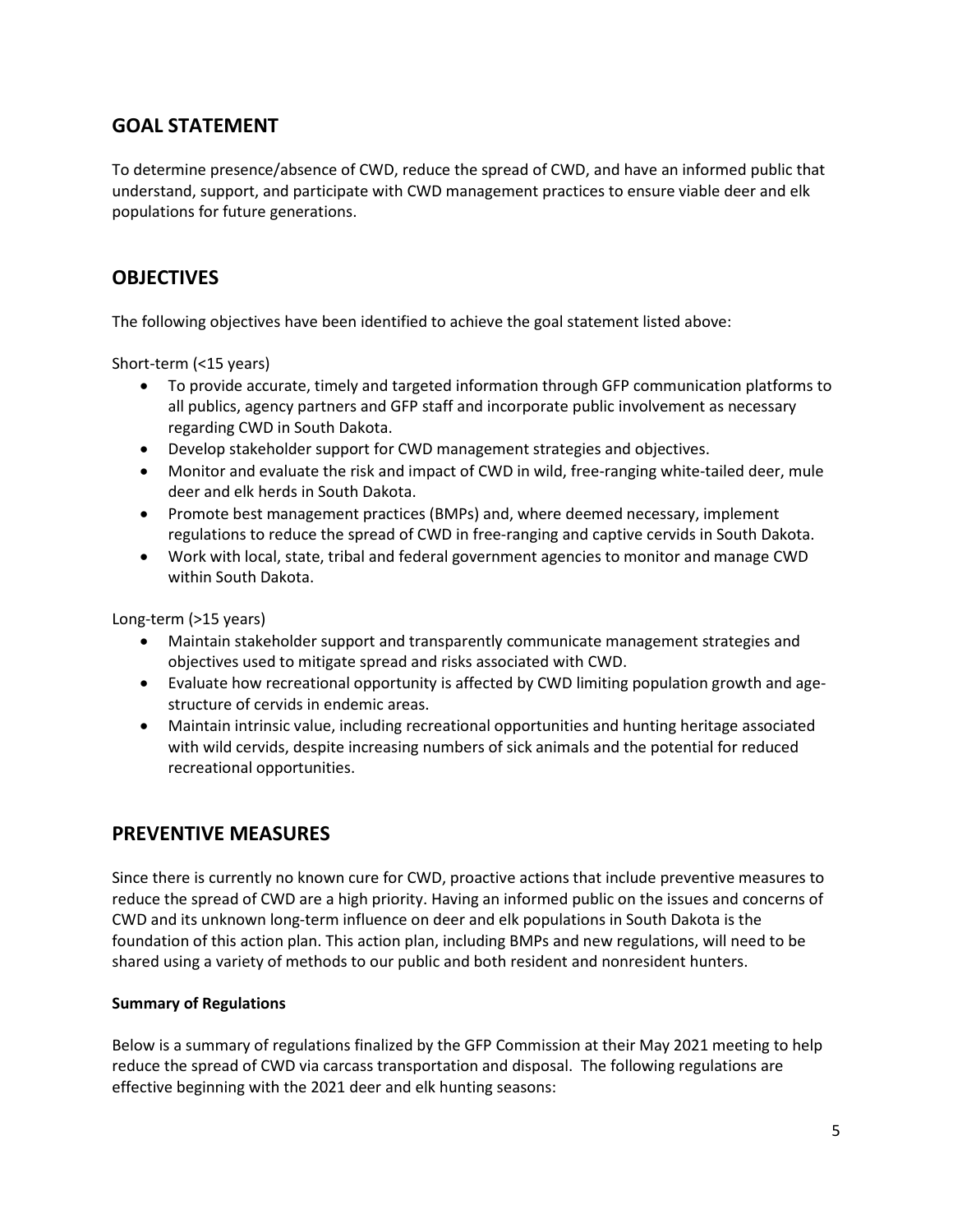1. Interstate (carcass movement into South Dakota from another state) carcass transportation and disposal

**41:06:03:16. Interstate cervid carcass transportation and disposal requirement.** Unless delivered to a licensed taxidermist or game processor, anyone transporting whole or partial cervid carcasses from another state into South Dakota shall dispose of all remaining cervid carcass parts with a waste management provider or a permitted landfill. Whole or partial cervid carcasses being transported through the state are exempt from this section.

2. Intrastate (carcass movement within South Dakota) carcass transportation and disposal

**41:06:03:18. Intrastate cervid carcass transportation and disposal requirement.** Unless delivered to a licensed taxidermist or game processor, anyone transporting whole or partial cervid carcasses from the county of harvest shall dispose of all remaining cervid carcass parts with a waste management provider or a permitted landfill.

3. Carcass disposal requirements for game processors:

**41:06:03:19. Carcass disposal for wildlife processing facilities.** Wildlife processing facilities, as defined by § 41:06:03:10, shall dispose of all remaining cervid carcass parts with a waste management provider or permitted landfill. Game processers licensed by another state or federal entity shall dispose of carcasses as required by the conditions associated with their license.

4. Carcass disposal requirements for taxidermists:

**41:09:11:07. Cervid carcass disposal for taxidermist.** A taxidermist shall dispose of all remaining cervid carcass parts with a waste management provider or permitted landfill.

## **Best Management Practices**

GFP is a member of the Association of Fish and Wildlife Agencies (AFWA), which represents fish and wildlife agencies across the country. In September 2018, AFWA passed a resolution adopting the AFWA's "Best Management Practices for Prevention, Surveillance, and Management of Chronic Wasting Disease". The full technical report can be found at

[https://www.fishwildlife.org/application/files/9615/3729/1513/AFWA\\_Technical\\_Report\\_on\\_CWD\\_BM](https://www.fishwildlife.org/application/files/9615/3729/1513/AFWA_Technical_Report_on_CWD_BMPs_FINAL.pdf) Ps FINAL.pdf; a summary of the technical report can be found at

[https://www.fishwildlife.org/application/files/5215/3729/1805/AFWA\\_CWD\\_BMPS\\_12\\_September\\_20](https://www.fishwildlife.org/application/files/5215/3729/1805/AFWA_CWD_BMPS_12_September_2018_FINAL.pdf) 18 FINAL.pdf.

The BMPs were developed by wildlife biologists and disease specialists, veterinarians, and agency leaders from those states with first-hand experience with CWD in their respective deer and elk populations. In addition, BMPs were developed from peer-reviewed publications from biological and social research, field-tested methods, and past experiences. Developed with the best information available at the time, these BMPs will be periodically reviewed by AFWA members and updated as necessary. GFP provided comments and suggested edits on the development of BMPs and many are found within this action plan as suggested practices and regulations for wildlife managers and the public that could be considered by the GFP Commission for rule proposals to best manage CWD in South Dakota.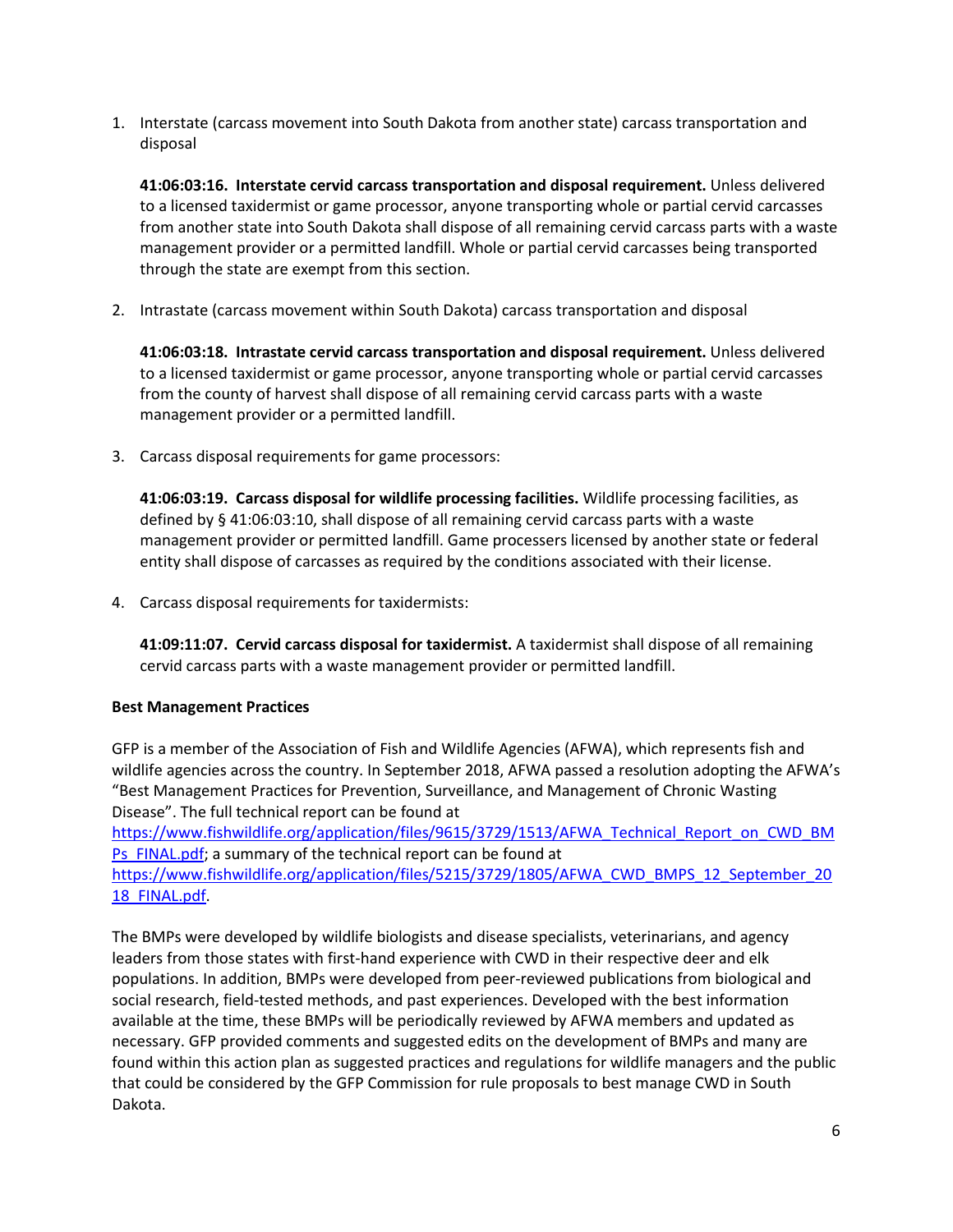The following are best management practices or recommendations to reduce the spread of CWD in South Dakota:

## Carcass Transportation and Disposal

- Hunters are recommended to leave as much of the unusable carcass as possible at the location of the harvest in a discrete location on both public and private lands. Make arrangements with landowner on property where permission has been granted.
- When transporting a cervid carcass from the location of harvest, only transport the following: cut and wrapped meat; quarters or other portions of meat with no part of the spinal column or head attached; antlers, hides or teeth; and antlers attached to skull caps that are cleaned of all tissue.
- If the whole carcass is removed from the location of harvest, dispose of all unused cervid carcass parts at a permitted landfill or in a trash container provided by a waste management provider.
- If you are not moving a deer or elk carcass from the county of harvest, the regulations do not apply unless the carcass is delivered to a game processor or a taxidermist.
- Returning carcass remains to public lands or using road ditches to dispose of carcass remains is illegal. Make sure permission is granted if disposing on private land.

## Feeding

- Do not feed wildlife.
- For areas where deer or elk could be attracted to bird feeders, avoid placing bird feed on the ground or at a height of less than six feet above the ground.
- If a regulation that prohibits the feeding of wildlife (excluding bird feeding and normal agricultural practices) year-round is not implemented in known CWD endemic areas or statewide, encourage city governments to implement and enforce ordinances that prohibit the feeding of wildlife within city limits.

## Urine-based Scents and Lures

- Use full synthetic urine-based products.
- If using natural urine-based products, practice the following:
	- o Use products that are labeled with the Archery Trade Association's Deer Protection Program seal
	- o Avoid the application of products directly onto the ground or plants
	- $\circ$  Use a scent-wick type system placed above ground and remove from your hunting area after hunting
	- o When not used, keep products enclosed in a container
	- $\circ$  Dispose all products into container provided by waste management provider or a permitted landfill

## Processing and Disposing of Carcasses

- Wear gloves, bone-out the meat from the animal, and minimize handling of the brain and spinal cord tissues when field dressing an animal. Research indicates a five-minute, submerged soak in a 40 percent bleach solution will de-activate prions on stainless steel items.
- All remaining deer and elk carcass parts from private processing facilities should be properly disposed with a waste management provider or at a state permitted landfill.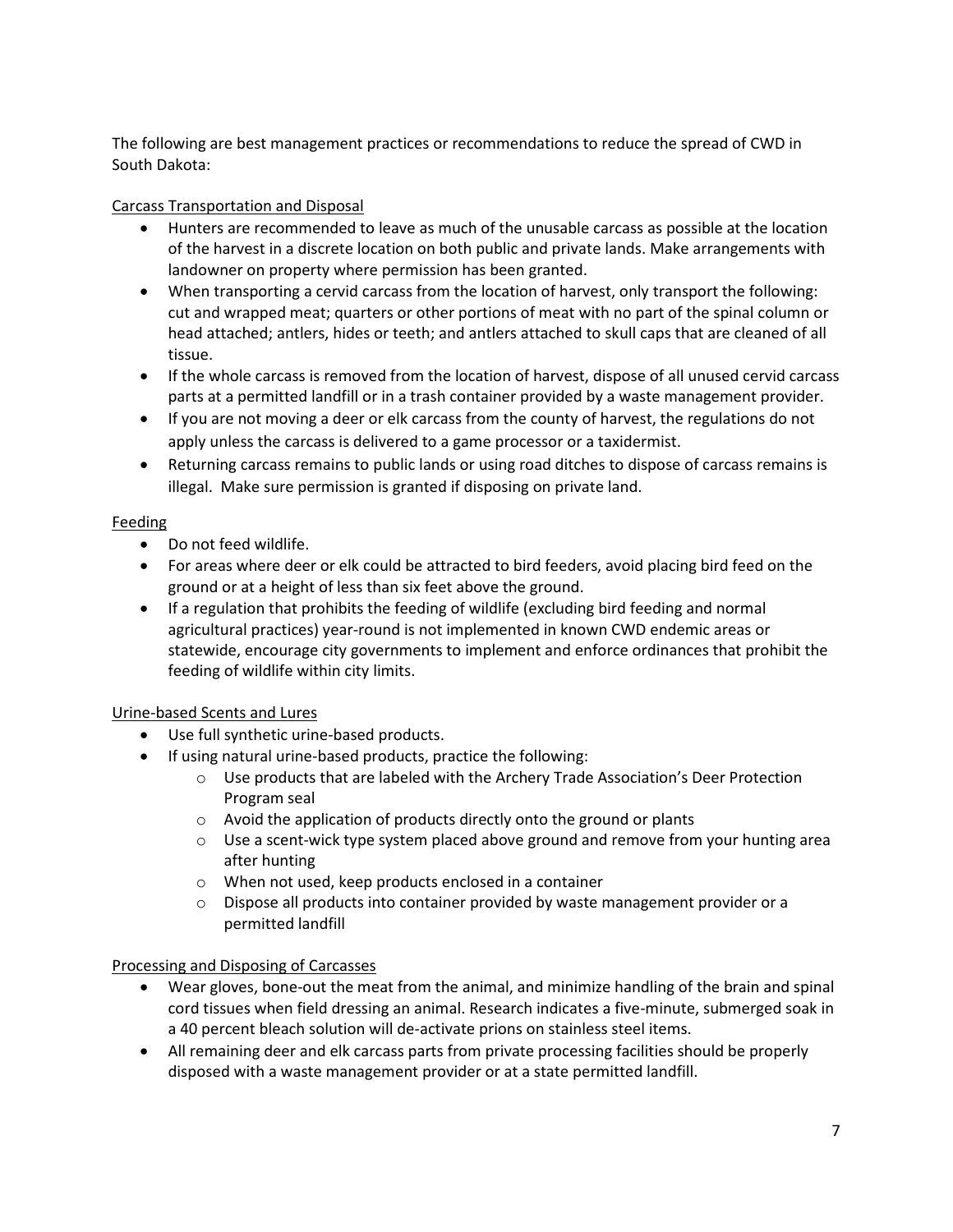• Encourage the public through a media campaign to properly dispose of remaining deer and elk carcass parts.

#### Taxidermy

- All remaining deer and elk carcass parts from those who practice their own taxidermy should be properly disposed with a waste management provider or at a state permitted landfill.
- Water waste from boiling skulls for European mounts should be disposed by the following:
	- o Dig and bury in a hole and cover with one foot of soil
	- o Private septic systems
	- $\circ$  Pour into container and dispose with waste management provider or permitted landfill

#### Donation of Venison

- As part of the kill permit issued by GFP to municipalities to remove deer, require CWD tests from all cervids removed prior to distribution of venison. This not only ensures that donated venison is not CWD positive but assists with GFP with surveillance efforts. GFP will obtain samples from all removals and pay for associated lab fees for testing.
- At minimum, CWD testing should be required for any deer or elk harvested from a known CWD endemic area.

## **SURVEILLANCE**

#### **Presence/Absence and Monitoring Prevalence Rates**

The goal of surveillance strategies in South Dakota is to determine the likely spread of CWD to new units where the disease has not been detected in wild, free-ranging cervids. Assuming natural movement of CWD by wild cervids will provide the most predictable disease spread across the landscape, high surveillance sampling goals will be established for units with no known CWD positive wild cervids that are within the expected dispersal distance of a known, wild CWD positive cervid (Figure 2).

Management goals for CWD prevalence rates have not been identified in South Dakota, therefore current management objectives do not include quantifying prevalence rates. If future research objectives require prevalence rates or management strategies require prevalence rates (e.g., implement management strategy X if prevalence exceeds Y%), prevalence will be estimated by collecting a representative sample with desired levels of precision. In the event CWD is detected in a captive cervid facility, GFP will coordinate with South Dakota Animal Industry Board (AIB) to determine surveillance strategies, which should focus sampling efforts near the contaminated facility.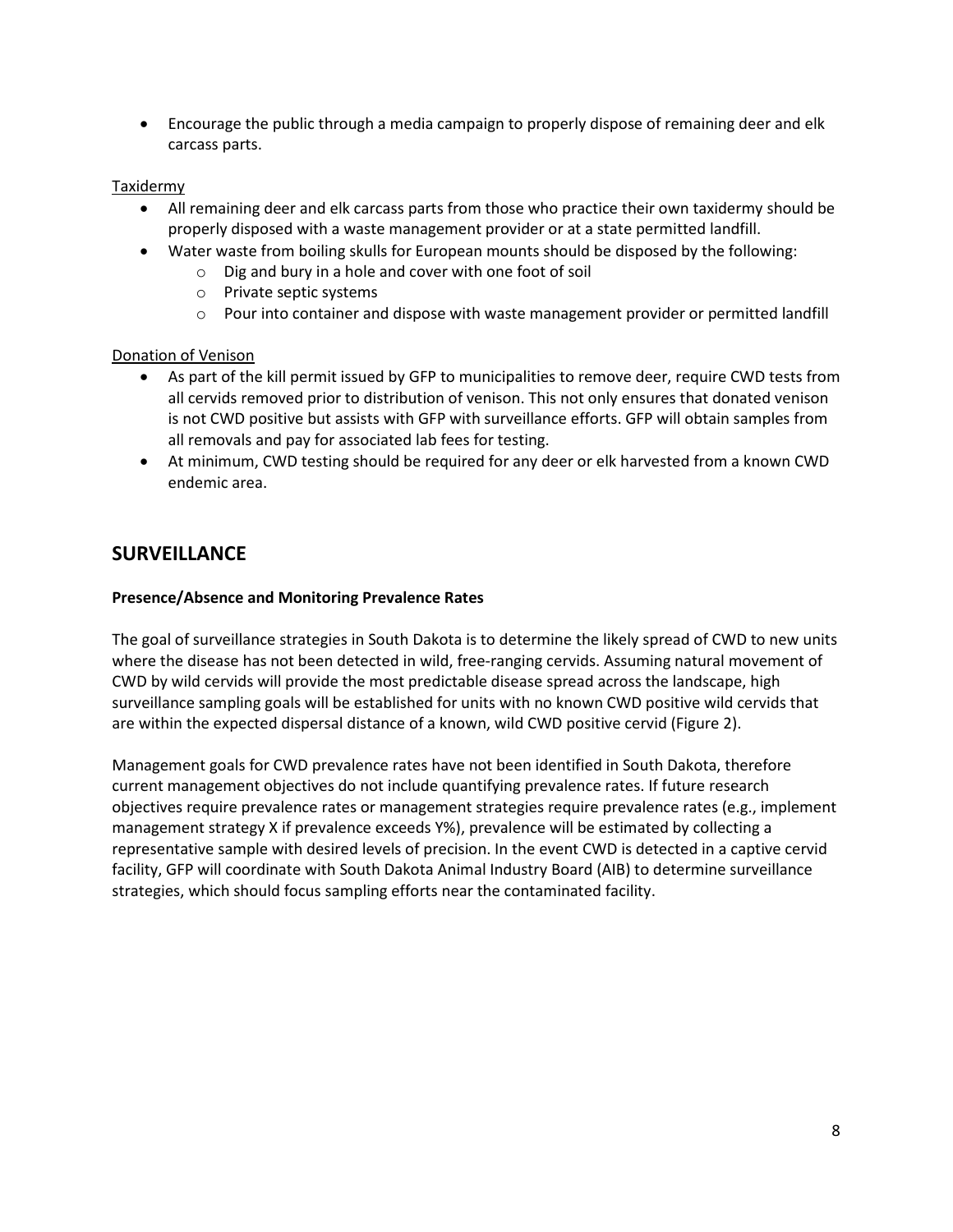

• CWD positive wild cervid in SD (captive positives in red)

7. 25 mi. buffer around wild positive (captive positive buffer in red)

Figure 2. Known CWD positive wild cervids (yellow dots; red dots represent captive cervids) and 25-mile buffer around positive locations used to determine priority surveillance areas (shaded in gray) for the 2021 deer and elk hunting seasons.

## **Strategies for Meeting Sampling Goals**

No minimum sample size goals will be required for units outside the identified priority surveillance areas, but sampling will continue with voluntary sample submission and testing of all cervid carcasses that displayed behavior or symptoms consistent with an unknown sickness before death (e.g., emaciated, drooling, disoriented).

For priority surveillance areas, sampling goals have been identified that would ultimately provide >98% probability of detecting CWD at a 1% prevalence rate. GFP staff will attempt to collect representative samples by sequentially implementing the following strategies:

- Facilitate volunteer sampling
	- $\circ$  Collection stations will be placed at all GFP Offices and with cooperating partners to provide drop-off locations for hunter to provide samples.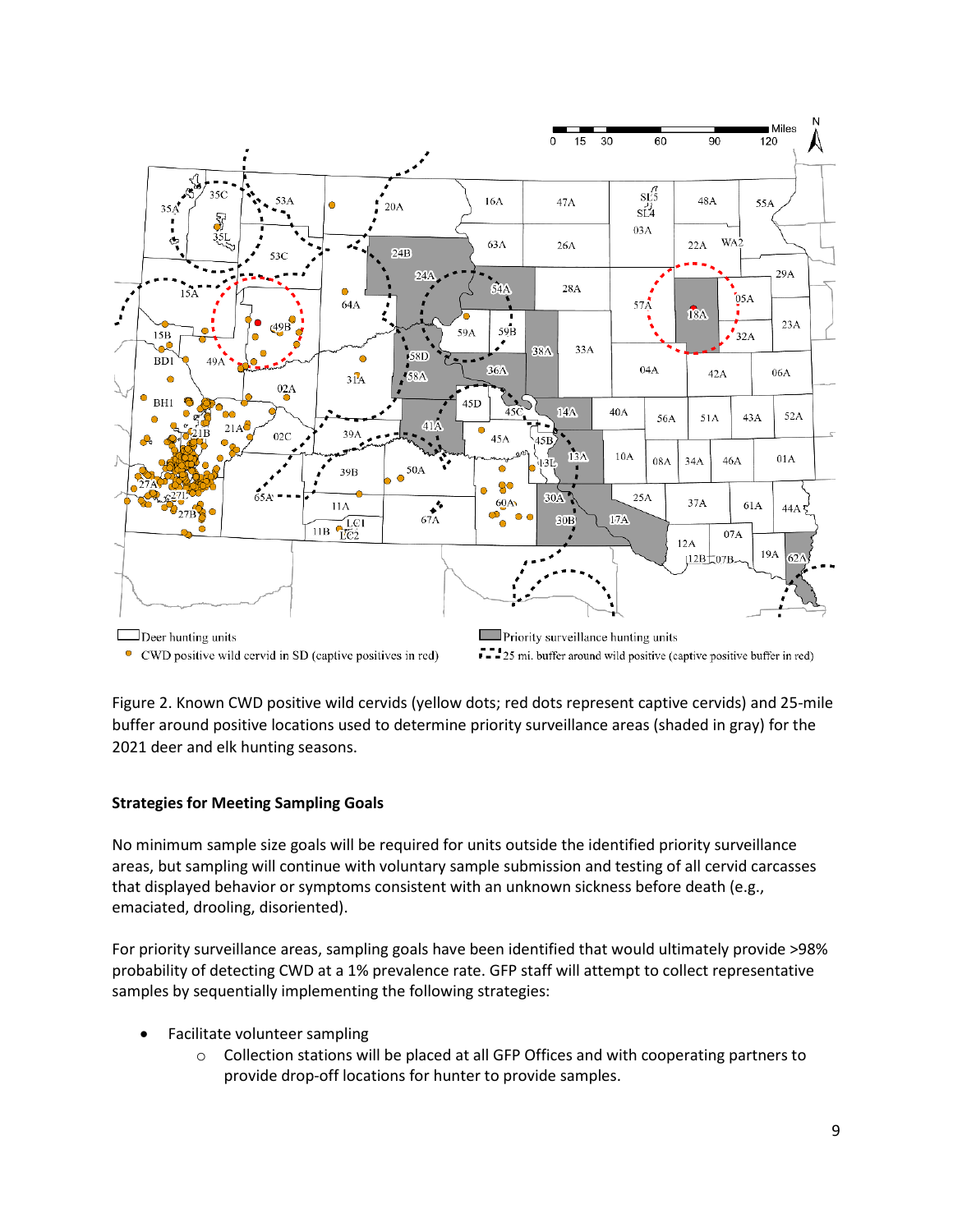- $\circ$  Self-submission kits will be made available to hunters to remove and submit samples directly to the South Dakota State University Animal Research and Diagnostic Laboratory (SDSU ARDL).
- Contract sample collection from taxidermists
	- $\circ$  An incentivized partnership with taxidermists around the state will help increase the number of samples needed for testing, especially in those areas where additional samples are needed. With the assistance of taxidermists, a larger sample of mature bucks can be tested that otherwise may not be available through other sampling efforts. Interested taxidermists will be trained to remove lymph nodes for testing, and to properly preserve, label and package the specimen for temporary storage until samples can be sent in for testing. Participating taxidermists will be compensated for this assistance.
- Contract sample collection from game processors
	- $\circ$  GFP will work with willing game processors to attach an identification tag to deer or elk heads and to properly store until GFP can collect samples. Participating game processors will be compensated for this assistance.

#### **Hunter Submission for Testing**

Hunters will serve as an essential partner in the successful implementation of this action plan. Hunters with licenses to harvest deer in priority surveillance areas will be mailed information on how to submit voluntary CWD samples. Hunters who harvest deer or elk in other areas of the state can still voluntarily have their animal tested for CWD. As a voluntary submission, hunters will be responsible for the cost of shipping and any professional sample collection costs unless. While budgets and staff are limited, GFP will strive to accommodate those hunters who desire a CWD test from a harvested deer or elk within units outside of priority surveillance areas. GFP will pay for the testing cost of the sample at SDSU ADRDL. Results will be sent to both the hunter and GFP. These results will supplement GFP's surveillance effort across the state. The process for collecting samples from a harvested deer or elk and how to properly submit to SDSU ADRDL can be found a[t https://gfp.sd.gov/cwd-testing/.](https://gfp.sd.gov/cwd-testing/)

Hunters will be notified by phone if testing shows that CWD is present in the sample tested. Hunters will also be sent an e-mail notifying them when results from CWD testing are available on their hunter profile. In the event a hunter-harvested deer or elk tests positive, the hunter has two options: 1) retain the entire harvested animal; or 2) be given a choice to get their preference points and draw eligibility reinstated for the following year if the entire harvested animal (i.e., antlers, hide, carcass) is returned to GFP.

#### **Tribal Surveillance**

Nine Indian reservations are within South Dakota, including the Cheyenne River, Crow Creek, Flandreau Santee, Lower Brule, Pine Ridge, Rosebud, Sisseton Wahpeton, Standing Rock and Yankton. Each is managed by a respective Native American tribe under tribal sovereignty and their respective tribal councils. Most tribes have a wildlife department that conducts various wildlife surveys, research, disease surveillance and makes hunting recommendations to the tribal councils. With a combined land base of approximately 5,000,000 acres under tribal jurisdiction or approximately 10% of the total state land base, coordination between state and tribes on the management of CWD is crucial.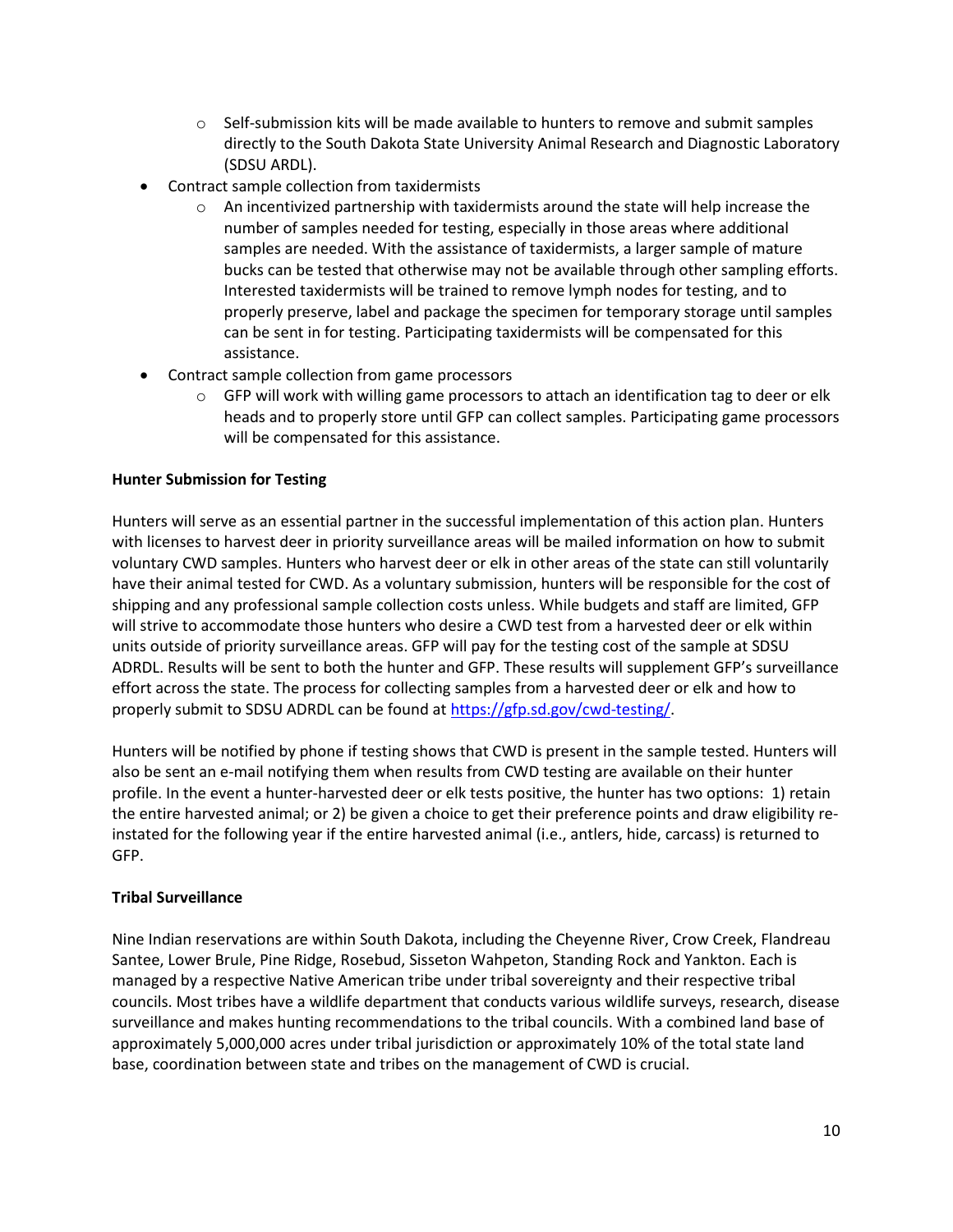# **MANAGEMENT RESPONSE OF DETECTION**

If CWD is discovered in a new unit, GFP will determine whether more intensive sampling is warranted based on a potential point source contamination where the disease may be isolated. For example, detection of CWD in an area expected to be disease free could be the result of unexpected cervid movement (e.g., escaped captive cervid, a single wild cervid dispersing >100 miles), and could be isolated to a few CWD positive individuals, providing an opportunity to remove CWD from the area. It is important to stress that removing CWD is extremely unlikely once CWD has been discovered in multiple cervids in an area, and GFP should not consider cervid reductions unless there is strong evidence the disease is geographically isolated to a very small area in which landowners and stakeholders are in agreement that additional cervid removal is warranted.

# **MANAGEMENT AND RESEARCH COORDINATION**

Because cervids do not recognize political boundaries, GFP will build upon established relationships with wildlife management agencies of adjacent states. Sharing potential or current CWD management actions and test results will be beneficial. In addition, states should explore collaborative research with objectives for developing spatially-explicit disease risk and spread models and guiding efficient spatial monitoring strategies. These would further inform sampling goals as a function of where samples are collected. When available, GFP will use data from GPS-collar research projects to evaluate deer movement including resource use, seasonal-movement and migration distances and propensities and dispersal. Collaboration with other state/tribal/federal agencies such as AIB and WICA, non-government organizations such as the Rocky Mountain Elk Foundation, private landowners, hunters, and other stakeholders will increase the likelihood of successfully implementing this action plan.

# **COMMUNICATION AND OUTREACH**

A companion communications and outreach operations plan will further increase the awareness and education of CWD and management of the disease in South Dakota. The communications and outreach plan is one piece of the overall wildlife disease management efforts in South Dakota and will be modified accordingly to meeting communication and outreach objectives.

Core messaging ideas will include, but are not limited to the following:

- What is CWD and why should I care about it?
- CWD management is good for deer/herd management focus on the longevity of herd health.
- Tactics and potential for new rules of how to slow the spread transportation restrictions, baiting and feeding, mandatory submission and other enforcement regulations.
- Address long-term implications what does this mean for the next generation?

Some of the more simplified messaging tactics may include:

- CWD kills deer.
- Protect your herd.
- We need your help.
- Submit your sample.
- CWD does not go away.